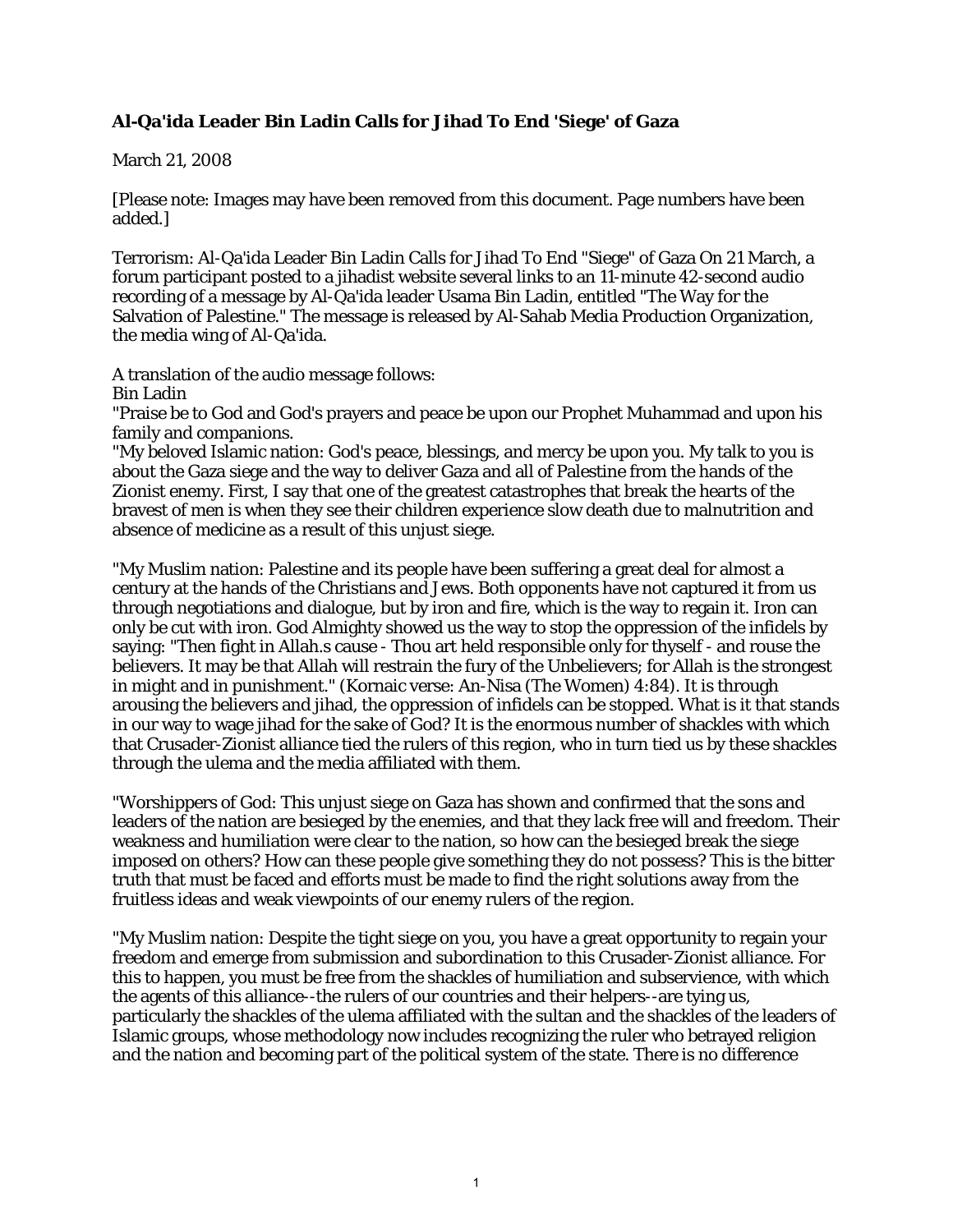whether this group is part of the government or the opposition. This also applies to other groups whose caution has become too great to the extent of reaching the degree of fear that prevents one from carrying out jihad--an act of worship that the ruler is forbidding and which is the peak of religion and the way to stop the oppression of the infidels and end the siege of the Muslims. Some of these groups justify sycophancy toward the ruler and abandoning jihad by citing the pretext of the interest of the (Islamic) call to the extent that this claim has become an idol to be worshipped instead of God. Under its cover, the orders of the group leaders are taking precedence over the orders of God Almighty and His messenger, God's peace and blessings be upon him. This is manifest error.

"My Muslim nation: It is imperative t o be free from these false shackles and to surrender and be slaves of God Almighty, the One who has no partner, and only then one can be free and can strive to liberate his nation, Palestine, and Al-Aqsa Mosque, thus he will see the doors wide open to the path of freedom and dignity, to the fields of courage and fighting, and to the fields of killing and fighting for the sake of God, as the case is in Afghanistan, Waziristan, the Islamic Maghreb, Somalia, Kashmir, and Chechnya, and in the most important of fields and the one that infuriates the enemy the most, Baghdad, the house of the caliphate, and the surrounding areas. It is in these areas and under the shadows of swords that pride arises. Any place, where pride arises, where the necks of the unjust are broken, and where the believers get their revenge is a good field.

"My Muslim nation: It is no secret to you that Iraq today is the closest field of jihad to support our kinfolk in Palestine. So attention should be focused on it and it should be supported. The duty of providing support is the most confirmed duty of the Muslims in the neighboring countries. The people of Al-Sham (Levant), the people of the blessed land, should sense the great favor God has bestowed upon them and to do what they should do to support their mujahidin brothers in Iraq. It is a great opportunity and a major duty for my brothers the Palestinian emigrants (in Arab countries), between whom and jihad on the plains of Jerusalem a barrier has been built. They should shrug off the illusions of the parties and groups immersed in the ploy of polytheistic democracy. They should rush to take their positions among the ranks of the mujahidin in the land of the two rivers, where they will provide support and rely on God and support His cause, so that He will support them, with the will of God. Afterward, there will be a march toward Al-Aqsa, with its blessed environs, and thus the mujhaidin from abroad will converge with their brothers inside (Palestinian areas). Thus, God willing, they will return to us the glory of Hittin (battle in which Muslim armies under Saladin defeated the Crusaders in 1187 A.D), and the Muslims will be reassured with clear victory.

"My Muslim nation: A siege that causes death is the gravest and most horrible form of injustice. No one engages or participates in it except one whose heart is made of stone or is harder. Our Prophet, God's peace and blessings be upon him, said: A woman entered Hell because she tied up a cat, refusing to feed it or let it go to find something to eat, until the cat died. If this concerns the siege of a cat to death, slaves of God, so how about the siege of hundreds of thousands of orphaned children and widowed women? It is a great misfortune and a grave crime, whose repercussions and woes my words cannot describe.

"My Muslim nation: This deadly blockade has started after the Annapolis Arabs gave America and the Zionist entity their support against the mujahidin in Palestine, which is one of the 10 nullifiers of Islam. By this support, they have become partners to this odious crime. Muslims must loathe them, call down evil upon them, strive to remove them, and publicly disavow them by those who can, but if not possible, then do so in their hearts.